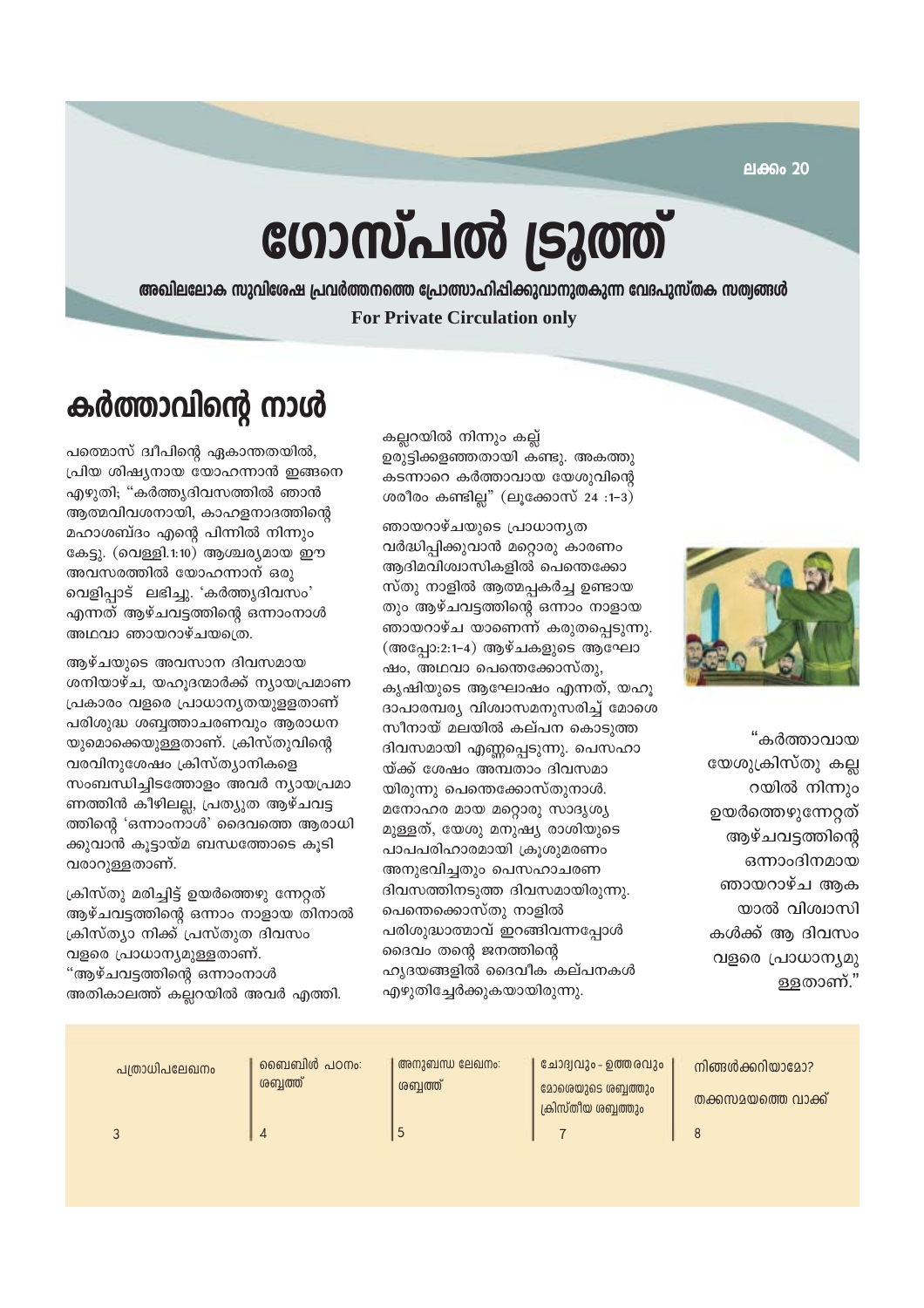## வைவிൾ  $\sim$ ฏกอง  $\sim$ อา $\sim$ ใ $\approx$ งสวงกาง.

ദൈവവചനം 2 തിമൊ. 3: 16-17, 2 പത്രൊ. 1: 20, 21, മത്തായി 24: 35

സ്നേഹബന്ധം മത്തായി 22: 37-40, യോഹ. 14: 21-23, 1 WOOD. 4: 7-11

മാനസാന്തരം അപ്പൊ. 3: 19, 17: 30, 2 കൊരി. 7:10

പൂതുജനനം യോഹ. 3: 3-7, 2 കൊരി. 5: 17, റോമർ 6: 1-4, എഫെ. 2: 1, 5-6).

പാപത്തിൽ നിന്നും സ്വാതന്ത്ര്യം 1 യോഹ. 5: 18, മത്തായി 1: 21,  $2000000811$ 

പരിശുദ്ധാത്മ നിറവ് അപ്പൊ. 19: 2, 15: 8-9, 1: 8).

വിശുദ്ധി ലൂക്കോ. 1:73-75, എബ്രാ. 12:14, 1 പക്രൊ. 1: 15-16, തീത്തോ. 2: 11, 12, റോമ. 6: 22

ദൈവരാജ്യം ലൂക്കോ. 17: 20-21, റോമ. 14: 17, യോഹ. 18: 36 mue

അപ്പൊ. 2: 4-7, എഫെ. 4: 4-6, 1 കൊരി. 12: 12,13, കൊലൊ. 1: 18

வெிக் (ல യോഹ. 17: 20-23, ഗലാ. 3: 28, വെളി. 18: 2-4

ചട്ടങ്ങൾ മത്താ. 28: 19-20, 26: 26-30, 1 കൊരി. 11: 23-27, **COOOO.** 13: 14-17

ദൈവീക രോഗശാന്തി ലൂക്കോ. 4: 18, യെശയ്യ. 53: 4-5, യാക്കോബ് 5: 13-16

വിവാഹശുശ്രൂഷ മത്താ. 19: 5-6, ലൂക്കോ. 16: 18, റോമർ 7: 2-3, 1 കൊരി. 7: 10-11

ബാഹൃപ്രകടനം 1 തിമൊ. 2: 9-10, 1 കൊരി. 11: 14-15, ആവർത്തനം 22: 5

അന്ത്യകാലം 2 പത്രൊ. 3: 7-12, യോഹ. 5: 28-29, 2 കൊരി. 5: 10, മത്താ. 25: 31-46

സാമാധാനവാദം: ലൂക്കോസ് 6: 27-29, ലൂക്കോസ് 18: 20

ആരാധന യോഹ. 4: 23-24, എഫെ. 5: 19, 2 കൊരി. 3: 17

അനുകല്പന മർക്കൊസ് 16: 15 ഇത്യാദികാരണങ്ങൾ കൊണ്ട് ക്രിസ്തുവിന്റെ അനുഗാമികൾ ശനിയാഴ്ചയ്ക്ക് പകരം ഞായറാഴ്ച ദൈവത്തെ അരാധിക്കുവാൻ തെരഞ്ഞെടുത്തിട്ടുള്ളത്. ശബ്ബത്തുനാളിനെക്കാൾ അവർക്ക് പ്രധാന്യത ആഴ്ചവട്ടത്തിന്റെ ഒന്നാം നാളായിരുന്നു.

തിരുവെഴുത്തിൻ പ്രകാരം ഞായറാഴ്ച പുലർച്ചെ ആദിമസഭ ആരാധന നടത്തിവന്നു. 'ആഴ്ചവട്ടത്തിന്റെ ഒന്നാം ദിവസത്തിൽ ഞങ്ങൾ അപ്പം നുറുക്കുവാൻ കൂടി വന്നപ്പോൾ പൗലോസ് പിറ്റെന്നാൾ പുറപ്പെടുവാൻ ഭാവിച്ചതുകൊണ്ട് അവരോട് സംഭാഷിച്ചു പാതിരാവരെയും പ്രസംഗം നീട്ടി.'(അപ്പോ:20:7) കൊരിന്തിലെ വിശുദ്ധന്മാർക്ക് പൗലോസ് ഇപ്രകാരം ഉപദേശിച്ചു: വിശുദ്ധന്മാർക്ക് വേണ്ടിയുള്ള ധർമ്മശേഖരത്തിന്റെ കാര്യത്തിലോ ഞാൻ ഗലാത്യസഭകളോട് ആജ്ഞാപിച്ചതുപോലെ നിങ്ങളും ചെയ്വിൻ, ഞാൻ വന്നശേഷം മാത്രം ശേഖരം ഉണ്ടാകാതിരിക്കേണ്ടതിന് ആഴ്ചവട്ടത്തിന്റെ ഒന്നാം നാൾ തോറും നിങ്ങളിൽ ഓരോരുത്തൻ തനിക്ക് കഴിവുള്ളത് ചരതിച്ച് തന്റെ പക്കൽ വച്ചുകൊള്ളേണം". അവരുടെ വഴിപാട് ശേഖരം ശബ്ദത്തിന് വിരുദ്ധമായി ഞായറാഴ്ച ആയിരുന്നു. ക്രിസ്തുവിന്റെ കാലം മുതൽക്കിങ്ങോട്ട് ദൈവത്തെ ആരാധിക്കുവാൻ ഞായറാഴ്ച കൂടിവരുന്ന പാരമ്പര്യം തന്നെ സംജാതമായി. പഴയനിയമ ശബ്ദത്താചരണം പിന്നീട് ആചരിച്ചതായോ ആചരിക്കാൻ അനുശാസിച്ചിട്ടുള്ളതായോ ഒരു സൂചനയുമില്ല. (എബ്രായർ.10:25)

ഞായറാഴ്ച അല്ലാതെയുള്ള ദിവസങ്ങളിൽ ആരാധിക്കുന്നതിൽ അപാകത ഒന്നുമില്ലെങ്കിലും. ശനിയാഴ്ച ആരാധിക്കുവാൻ ജനത്തെ ഉപദേശിച്ച് ശബ്ബത്തിലേക്ക് മടക്കികൊണ്ട് പോകാനുള്ള പ്രവണത തികച്ചും തെറ്റാണ്. അങ്ങനെയുള്ളവർ കഴിഞ്ഞുപോയ നാളിന്റെ പ്രത്യേകതയെ പിടിച്ചുകൊണ്ടിരിക്കുകയും നീതിയിൽ നിന്നും അകന്നു ജീവിക്കുന്നവരുമത്രെ. കല്പനയുടെ ബാഹ്യമായ പുറം പൂച്ചലിനെ മാത്രം പിൻപറ്റുകയും മഹത്തായ യഥാർത്ഥ സ്വാതന്ത്ര്യവും ക്രിസ്തുവിൽ നീതിയും നഷ്ടപ്പെടുത്തുന്നവരുമത്രെ.

ചില ഇസ്ലാമിക രാഷ്ട്രങ്ങളിൽ ഒട്ടുമിക്ക എല്ലാ വിഭാഗക്കാരും ഞായറാഴ്ച ആരാധന മറ്റു ദിവസമായി സാഹചര്യങ്ങളെ ഉൾകൊണ്ട് ക്രമീകരിച്ചിരിക്കുന്നു.

- MWS

ആത്മീയ അഭിവൃദ്ധിയും ദൈവമക്കളുടെ ആത്മീയ വളർച്ചയും ലക്ഷ്യമാക്കികൊണ്ട്, ദൈവസഭയുടെ ഉപദേശ സത്യങ്ങൾ ത്രൈമാസങ്ങളിൽ പുറത്തിറക്കുന്ന ഒരു പ്രസിദ്ധീകരണമാണ് ഗോസ്പൽ ട്രുത്ത്. www. thegospeltruth.org എന്ന വെബ്സൈറ്റ് മുഖേനയും ഇ- മെയിൽ വഴിയായും ആനുകാലിക ആത്മീയ സന്ദേശങ്ങൾ ലഭ്യമാണ്. ഗോസ്പൽട്രുത്ത് മിക്കരാജ്യങ്ങളിലും പ്രദേശിക ഭാഷകളിൽ ഇന്ന് ലഭിക്കുന്നുണ്ട്. അനേകരുടെ സ്വമേ ധാദാനങ്ങൾ മുഖാന്തരമാണിത് സാധിക്കുന്നത്. മുഖപേജിലുള്ള ചിത്രങ്ങൾ അനുവാദപ്രകാരം കൊടുത്തിട്ടുള്ളതുമാകുന്നു.

എന്ന് എഡിറ്റർ,

മൈക്കിൾ ഡബ്ല്യൂ. സ്മിത്ത്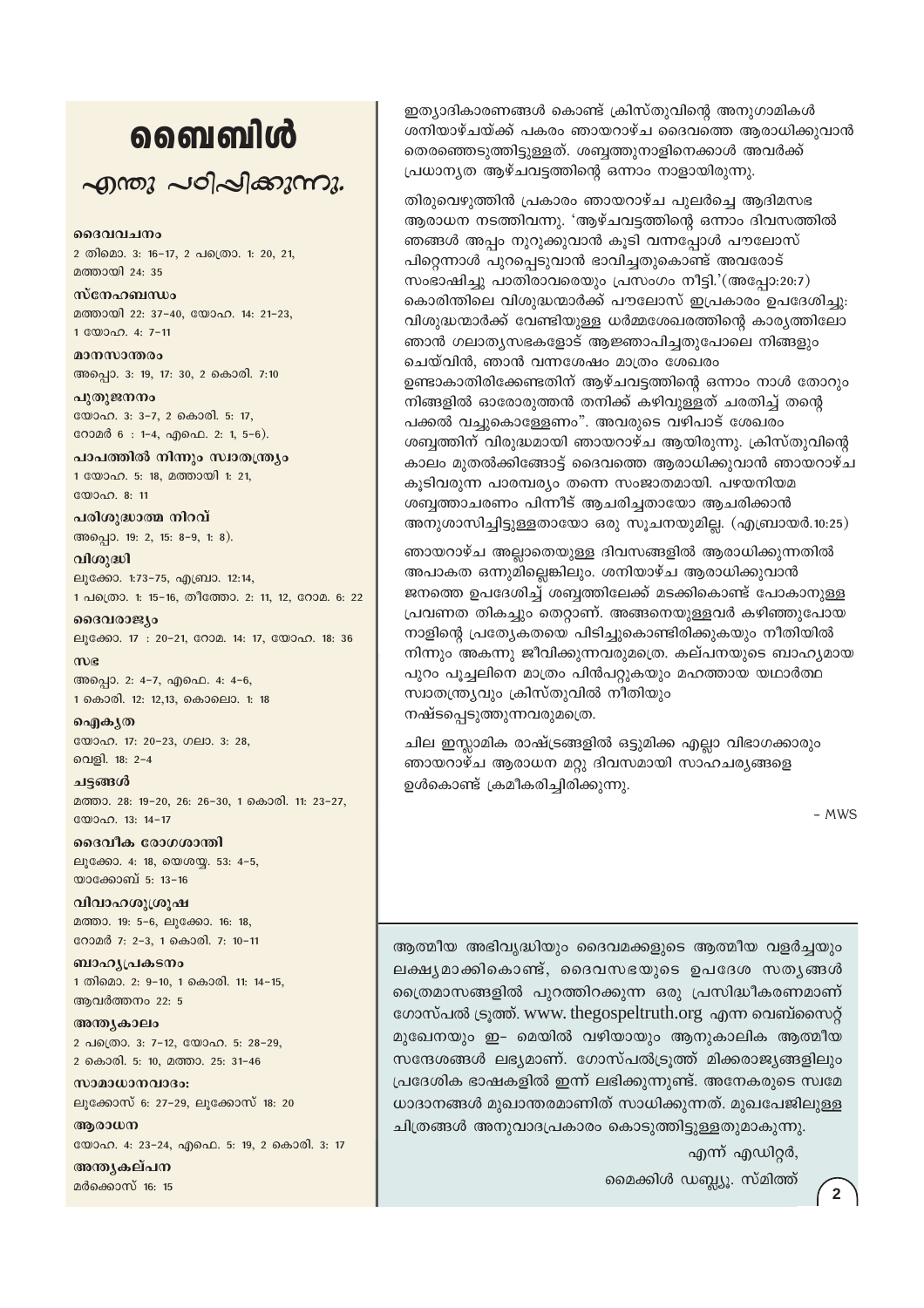### പത്രാധിപലേഖനം



ആകയാൽ ദൈവത്തിന്റെ ജനത്തിന് ഒരു ശബ്ദത്തനുഭവം ശേഷിച്ചിരിക്കുന്നു. ദൈവം തന്റെ പ്രവർത്തികളിൽ നിന്ന് എന്നപോലെ അവന്റെ

സ്വസ്ഥതയിൽ പ്രവേശിച്ചവൻ താനും. തന്റെ പ്രവർത്തികളിൽ നിന്ന് നിവൃത്തനായിത്തീർന്നു. - എബ്രായർ- 4:9,10

ആത്മാവ് ക്രിസ്തുവിൽ സ്വസ്ഥമായിരിക്കുന്നു എന്നതിനെക്കാൾ വലിയ മഹത്വകരമായ സ്വസ്ഥത വേറെയില്ല. സകലബുദ്ധിയേയും കവിയുന്ന ദൈവീക സമാധാനം നമുക്ക് ക്രിസ്തുവിലുണ്ട്. നമ്മുടെ ജീവിതത്തിലുണ്ടാകുന്ന സകലപ്രശ്ന കലുഷിത സാഹചര്യത്തേയും കൊടുങ്കാറ്റിന് സമാന സന്ദർഭങ്ങളെയും അതിജീവിക്കുവാൻ ഒരു ദൈവപൈതലിന്റെ ഹൃദയത്തെ പര്യാപ്തമാക്കുന്നതാണത്. അത് നമ്മുടെ സ്വന്തശക്തികൊണ്ടോ ഭുജബലം കൊണ്ടോ സാധ്യമാകുന്നതല്ല പ്രത്യുത ദൈവപുത്രനായ ക്രിസ്തുയേശുവിന്റെ ശക്തമായ സാന്നിധ്യം കൊണ്ടുമാത്രമാണത് സാധ്യമാകുന്നത്.

ദൈവം മനുഷ്യനോട് സ്ഥാപിച്ച രണ്ടു പ്രധാനപ്പെട്ട ഉടമ്പടികളെക്കുറിച്ചുള്ള പഠനത്തിന് 18-ാം പതിപ്പിൽ നാം അടിത്തറ ഇട്ടതിൻമേലുള്ള തുടർന്നുള്ള വിശകലനമാണ് ഇത്തവണത്തെ പംക്തിയിൽ പ്രതിപാദിപ്പാൻ ഞാനാഗ്രഹിക്കുന്നത്. പത്തു കല്പനയിലെ ഒന്നാണ് ശബ്ബത്തുനാളിനെ ശുദ്ധീകരിപ്പാൻ ഓർക്കുക എന്നത്. പുതിയ നിയമത്തിൽ ക്രോഡീകരിച്ചിട്ടില്ലാത്ത ചുരുക്കം കല്പനകളിലെ ഒന്നത്രെ ഇത്. ക്രിസ്തുവിലുള്ള ശബ്ബത്തു സ്വസ്ഥതയുടെ നിഴലായിരുന്നു ഇത്.

ഇന്ന് ശബ്ദത്താചരിക്കുന്നവർക്കായുള്ള പഠനമാണ് പ്രധാനമായുള്ളത്. ദൈവകല്പന തങ്ങൾ അനുസരിക്കുന്നു എന്നഭിമാനിക്കുന്ന സെവന്ത്ഡേ. കൂട്ടരുടെ ഇരട്ടത്താപ്പ് നയം തുറന്നു കാട്ടുക യാണിവിടെ. പഴയനിയമകാലത്ത് ധാരാളം മൃഗങ്ങളെ യാഗം കഴിക്കുകയും അനേക ഉത്സവങ്ങളും പെരുന്നാളും ദൈവത്തിനായി ആചരിക്കുവാനും പഠിപ്പിച്ചിരുന്നു. ന്യായപ്രമാണം എന്താണ് പറയുന്നത്? ശബ്ദത്തിനെ സംബന്ധിച്ച് യിസ്രായേൽ മക്കൾ തങ്ങളുടെ സ്ഥലം വിട്ട് പുറത്ത് പോകരുതെന്നാണ് വീഴ്ചവരുത്തുന്നവർക്ക് മരണശിക്ഷയാണ് നൽകിയിരുന്നത്. സെവന്ത്ഡേക്കാർ ഇന്നും ഇതു തന്നെയാണോ അനുശാസിക്കുന്നത്? ഇക്കാരണത്താലാണ് പറയുന്നത് പഴയനിയമത്തിലുള്ളത് അതേപടി പകർത്തി ആചരിക്കുന്നത് അബദ്ധമായി പോകുമെന്ന്. പഴയനിയമം നിഴലായി സ്വീകരിച്ച് പഠിച്ചുകൊണ്ട് പുതിയനിയമ പൊരുൾ തൃപ്തികരമായ നിലയിൽ സ്വീകരിക്കുകയാണ് വേണ്ടത്.

ജോലി ചെയ്യുവാനും ദൈവത്തെ ആരാധിക്കുവാനും ഇന്നു നമുക്ക് സ്ഥാതന്ത്ര്യമുണ്ട്. പൂർണ്ണഹൃദയത്തോടും പൂർണ്ണ ആത്മാവോടും പൂർണ്ണശക്തിയോടും ബലത്തോടും ദൈവത്തെ ആരാധിക്കുകയാണ് വേണ്ടത്. സ്വസ്ഥതയുടെ പ്രയോഗിക പാഠങ്ങൾ അവഗണിക്കാതെ പഴയനിയമത്തെ നിഴലായി കണ്ടുകൊണ്ട് ദൈവത്തെ ആരാധിക്കുവാനാണ് ദൈവം നമ്മെകുറിച്ച് ആഗ്രഹിക്കുന്നത്.

നീതിമാനായ ദൈവത്തെ താഴ്മയോടും വിനയത്തോടും കൂടി സമീപിച്ച് ആരാധിച്ചാൽ മാത്രമേ യഥാർത്ഥ ദൈവീക സമാധാനം നമുക്ക് ലഭിക്കുകയുള്ളൂ.

മൈക്കിൾ ഡബ്ല്യു. സ്മിത്ത്

<mark>ഇ</mark>ന്റർനെറ്റിത് കൂടുതൽ വായിക്കാം

#### www.thegospeltruth.org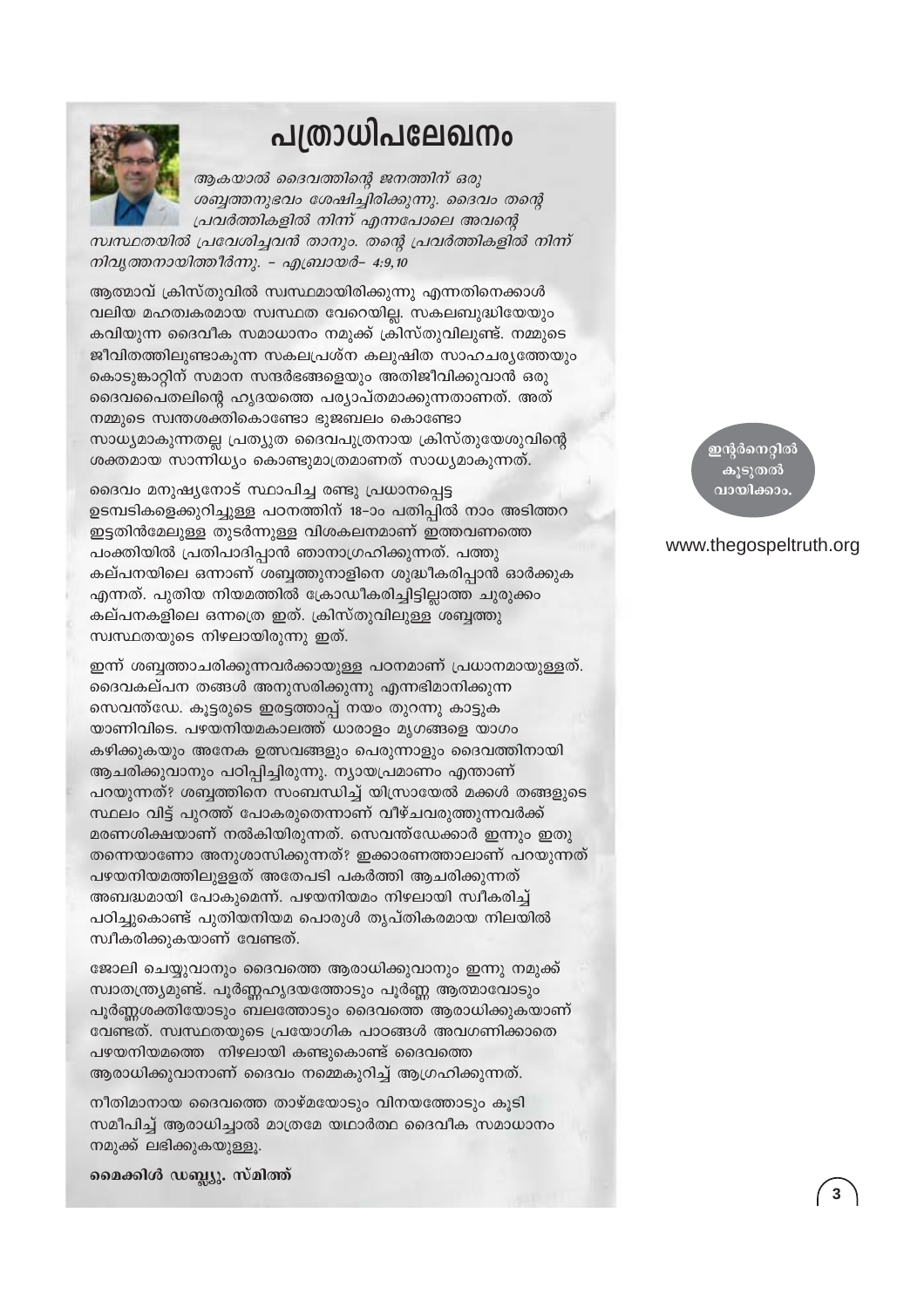## ബൈബിൾ പഠനസഹായി : ശബ്ബത്ത്

വായനഭാഗം: അതുകൊണ്ട് ഭക്ഷണപാനീയങ്ങൾ സംബന്ധിച്ചോ പെരുന്നാൾ, വാവ്, ശബ്ബത്ത് എന്നീ കാരൃത്തിലോ ആരും നിങ്ങളെ വിധിക്കരുത്. ഇവ വരാനിരിക്കുന്ന നിഴലത്രെ. ദേഹം എന്നതോ ക്രിസ്തുവിനുളളത്. – കൊലാ 2:16–17

രത്നചുരുക്കം : പഴയ ഉടമ്പടിയുടെ കീഴിലാണ് ശബ്ബത്താചരണം സാധ്യമായിട്ടുള്ളത്. ഒരു ദിവസം ദൈവത്തിനായി വിശുദ്ധമായി വേർതിരിക്കുന്ന ആചാരം ക്രിസ്തുവിൽ കൂടി പുതിയ നിയമത്തിൽ നിവൃത്തി ആകുകയായിരുന്നു. വാസ്തവത്തിൽ ആത്മാവിലുള്ള സ്വസ്ഥത ക്രിസ്തു പ്രധാനം ചെയ്യുകയും എല്ലാ ദിവസവും ദൈവത്തിന് വിശുദ്ധമായുള്ളതെന്ന് വിശ്വസിക്കപ്പെടുകയും ചെയ്യുന്നുI.

#### മോശയുടെ ശബ്ബത്തിന്റെ ആവിർഭാവം  $\mathbf{I}$

- A. പുറപ്പാട്. 16:22-30 ആദ്യമായി ആചരിച്ചു.
- B. പുറപ്പാട്. 20:8-11 സീനായി മലയിൽ വച്ച് കല്പന നൽകുന്നു
- II. മോശെയുടെ കാലം വരെ ശബ്ബത്ത് ആചരണം ഉണ്ടായിരുന്നില്ല
	- A. നെഹമ്യ. 9:14 മോശയാൽ സ്ഥാപിക്കപ്പെട്ടു.
	- B. ആവർത്തനം5:15 മിസ്രയീമിൽ നിന്നുള്ള വിടുതലിൻ ശേഷമുള്ള കല്പന
- III. ശബ്ബത്തിനായുള്ള കാരണങ്ങൾ
	- A. പുറപ്പാട് 23:12 സ്വസ്ഥത
	-
	- B. പുറപ്പാട് 20:11സൃഷ്ടാവിനെ/സൃഷ്ടിയെക്കുറിച്ചുള്ള സ്മരണ
	- C. ആവർ 5:12-15 മിസ്രയിമിൽ നിന്നുളള വിടുതലിന്റെ സ്മരണ
	- D. ലേവ്യ 23:3-8 (19:30) ആരാധനാവേള

#### IV. ശബ്ദത്തിനായുള്ള നിയമാവലി

- A. പുറപ്പാട് 31: 12−17 (35:2,3) വേലചെയ്താൽ അവർ മരണയോഗൃർ
- B. സംഖ്യ 15:32-36 ശബ്ബത്തുനാളിൽ വിറക് ശേഖരിക്കുന്നവനെ കല്ലെറിഞ്ഞു കൊല്ലണം
- C. നെഹ. 13:17–19 ശബ്ബത്തിനെ അശുദ്ധമാക്കിയ യഹുദ
- യഹൂദന്മാർക്കുള്ള ഒരു ഉടമ്പടി ആയിരുന്നു കല്പന  $V_{\cdot}$ 
	- A. പുറപ്പാട് 31:17 ദൈവവും യിസ്രായേൽ മക്കളും തമ്മിലുള്ള അടയാളം
- VI. പഴയഉടമ്പടിയിലുള്ള കൽപ്പന നിർബ്ബന്ധത്താലല്ല (18-ാം ലക്കം നോക്കുക)
	- A. എബ്രായർ 8:8-9,13 മോശയുടെ ന്യായപ്രമാണത്തി ന്റെ അപര്യാപ്തത (യിരെമ്യ.31:31,32)
	- B. ലുക്കോസ്16:16 മോശയുടെ ന്യായപ്രമാണം യോഹന്നാൻ സ്നാപകൻ വരെ
	- C. ഗലാതൃർ 3:11-13 നൃായപ്രമാണം മുഖാന്തരം ഒരു ജഡവും നീതീകരിക്കപ്പെടുന്നില്ല
	- D. റോമർ 6:14 ന്യായപ്രമാണത്തിൻ കീഴിലല്ല  $($ coo $2d.7:6)$
	- E. അപ്പോ 15:5,24,28,29 മോശയുടെ പ്രമാണം അനുശാസിക്കുവാൻ കല്പിച്ചിരുന്നില്ല

#### VII. യേശുവും ശബ്ബത്തും

- A. മത്തായി 12:1-8 കതിർ പറിച്ചു തിന്നതിനെ യേശു ന്യായീകരിക്കുന്നു
- B. മർക്കോസ് 2:27 യേശു ശബ്ബത്തിന് കർത്താവാകുന്നു
- C. മത്തായി 12: 9-14 ശബ്ബത്തുനാളിൽ നന്മ ചെയ്യുന്നത് സ്വീകാര്യം തന്നെ

#### VIII. ക്രിസ്തീയ ശബ്ബ ന്

A. എബ്രായർ10:1 വരുവാനുളള നന്മയുടെ നിഴലായിരുന്നു ന്യായപ്രമാണം

- B. മത്തായി 5:17 യേശു ന്യായപ്രമാണത്തെ നിവർത്തിച്ചു
- C. യെശയ്യ 11:10 മഹത്വ പൂർണ്ണമായ സ്വസ്ഥത പ്രവചിച്ചിരുന്നു
- D. എബ്രായർ 4:1-11 യഥാർത്ഥ ശബ്ബത്ത് യേശുവിലൂടെ യുള്ള സ്വസ്ഥതയാണ്
- E. മത്തായി 11:28 യേശുവാകുന്നു ആത്മീയസ്വസ്ഥത യുടെ ദാതാവ്
- F. കൊലൊസ്യർ 2:16-17 ശബ്ബത്തുനാളിനെ വിധിപ്പാൻ ഒരു മനുഷൃ്നുമാകില്ല
- G. ലൂക്കോസ് 1:74–75 എ്ലാ ദിനവും ശുദ്ധംതന്നെ
- IX. കർത്തുദിവസം ക്രിസ്തീയ ആരാധനയുടെ ചരിത്രദിനം
	- A. വെളിപ്പാട് 1:10 കർത്ത്യദിവസം
	- B. ലൂക്കോസ് 24:1 (മത്തായി 28:1) ആഴ്ചവട്ടത്തിന്റെ ഒന്നാംനാൾ കർത്താവിന്റെ പുനരുത്ഥാനമായിരുന്നു
	- C. അപോ 2:1 പെന്തക്കോസ്തുനാൾ ഞായറാഴ്ച ആയിരുന്നു
	- D. 1കൊരി16:1,2 (അപ്പോ 20:7) ആദിമ ക്രിസ്ത്യാനികൾ ഞായറാഴ്ച ആയിരുന്നു ആരാധിച്ചിരുന്നത്

ഉപസംഹാരം : ഇപ്പോഴൊ ദൈവത്തെ അറിഞ്ഞും വിശേഷാൽ ദൈവം നിങ്ങളെ ദൈവം അറിഞ്ഞും ഇരിക്ക നിങ്ങൾ പിന്നെയും ബലഹീനരും ദരിദ്രവുമായ ആദിപാഠങ്ങളിലേക്ക് തിരിഞ്ഞ് അവയ്ക്ക് പുതുതായി അടിമപ്പെടുവാൻ ഇച്ഛിക്കുന്നതെങ്ങനെ? നിങ്ങൾ ദിവസങ്ങളും മാസങ്ങളും കാലങ്ങളും ആണ്ടുകളും പ്രമാണിക്കുന്നു. - ഗലത്യർ 4:9,10

## കടപ്പെട്ട ക്രിയാത്മകമായ നിയമങ്ങളെ നിർവീര്യമാക്കിയ 4 സന്ദർഭങ്ങൾ

#### (ആഡം ക്ലർക്കിന്റെ പരിഭാഷയിൽ നിന്നും)

- <u>1. അനിവാര്വതയുടെ പ്രകൃതിയാലുള്ള</u>
- നിയമത്താൽ
- 
- 
- 
- 
- 
- 2. ഒരു വിശേഷപ്പെട്ട, ഏറ്റവും ഉയർന്ന
	- പ്രമാണത്താൽ
- 3. കരുണയുടെയും ദയയുടെയും പ്രമാണത്താൽ
- 4. നിയമകർത്താവിന്റെ അധികാരത്താലും
	- നിയമനാജ്ഞയാലും
- 
- 
- 
- 
- 
- 

വചനങ്ങളുടെ ക്രോഡീകരണമാണ്

ഇതെല്ലാംതന്നെ.

- 
- 
- - -
		-
		- **മത്തായി 12:4-8 വരെയുള്ള**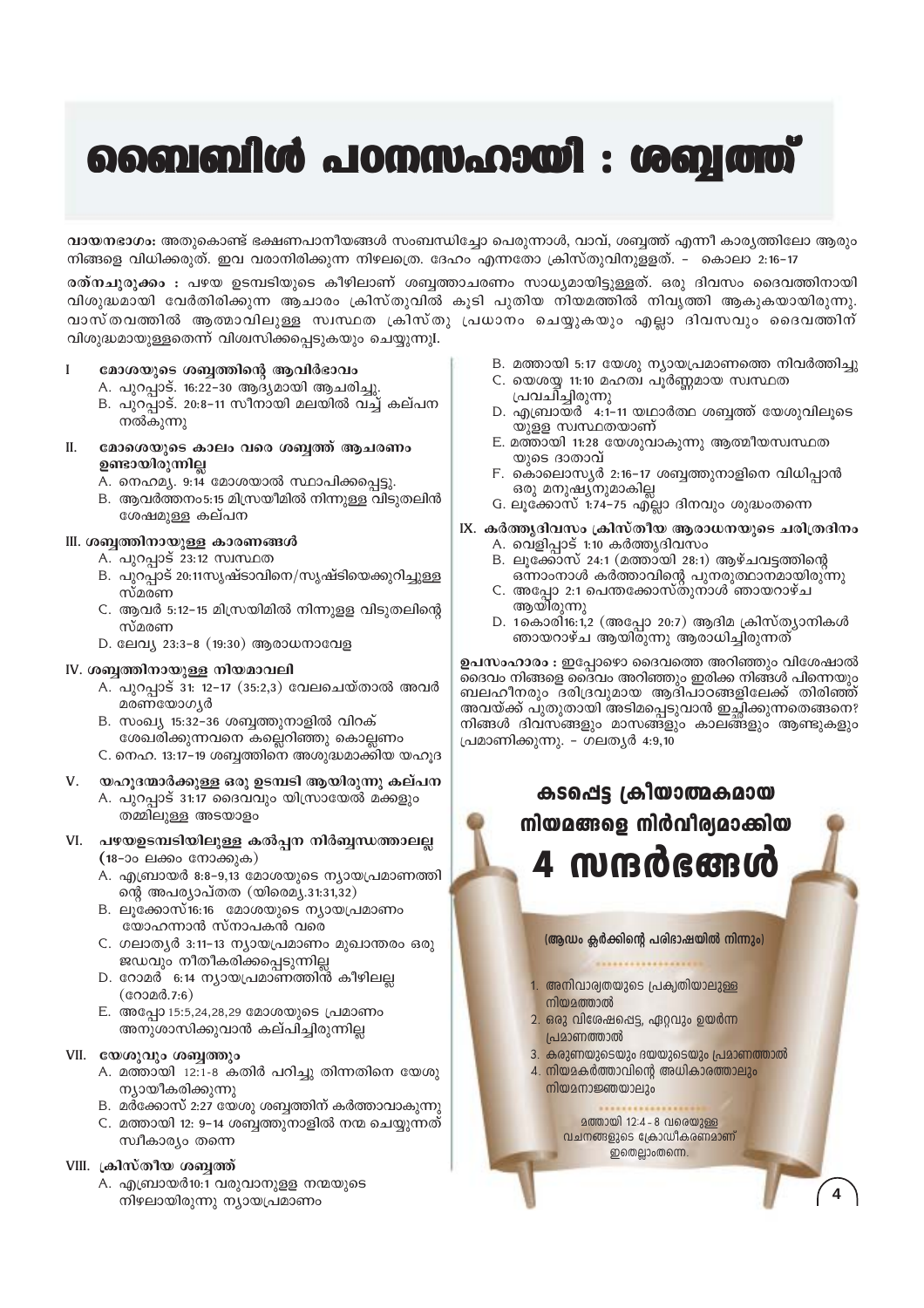# **coon coo**

"ശബ്ദത്തുനാളിനെ ശുദ്ധീകരിക്കുവാൻ ഓർക്കുക" (പുറപാട് 20:8). നാലാമത്തെ ഈ കല്പന നിർദ്ദേശിച്ചിരിക്കുന്നത് ദൈവം സീനായ് മലയിൽ വച്ചു നൽകിയ പത്തു കല്പനയിലാണ്. അഴ്ചയിലെ അവസാന ദിവസം ശനിയാഴ്ച ദൈവത്തെ ആരാധിക്കുവാനാണ് പഴയ നിയമത്തിലെ ഈ നിർദ്ദേശം. ദൈവജനം ആഴ്ചയിൽ ആറുദിവസം ആദ്ധ്വാനിച്ചിട്ട് ഏഴാം ദിവസം ജോലിയോ ആദ്ധ്വാനമോ ഇല്ലാതെ ദൈവത്തിനു വേണ്ടി ആ ദിവസം വേർതിരിച്ചു.

#### ശബ്ദത്തിന്റെ ഉത്ഭവം

മിസ്രയീമിൽ നിന്നു പുറപ്പെട്ട യിസ്രായേൽ മക്കൾ മരുഭൂമിയിൽ വന്നപ്പോൾ ദൈവം അവർക്ക് ആഹാരത്തിനായി മന്ന വർഷിപ്പിച്ചത് ആദ്യത്തെ ശബ്ബത്താചര ണവുമായി ബന്ധപ്പെടുത്തിയിരിക്കുന്നു. ശബ്ബ്തിന്റെ തലേദിവസം വെള്ളിയാഴ്ച അവർ ആളൊന്നിന് ഈ രണ്ടിടങ്ങഴി വീതം ഇരട്ടി ആഹാരം ശേഖരിച്ചു, കാരണം ശനിയാഴ്ച ശബ്ബത്തുനാൾ് ആയതിനാൽ ദൈവം അന്ന് മന്ന നൽകുക യില്ലായിരുന്നു (പുറപ്പാട് 16:22-30). ഈ ആചരണം ഉടൻ തന്നെ ദൈവത്തിന്റെ പ്രമാണത്താൽ ഉറപ്പിക്കുകയും ആ ദിവസത്തെ അനുഗ്രഹിച്ച് ശുദ്ധീകരിക്കുകയും ചെയ്തു  $($ വുറപ്പാട് 20:1)



സകലവും സ്രഷ്ടിചതിനു ശേഷം ദൈവം ഏഴാം ദിവസം വിശ്രമിച്ചു.... എങ്കിലും നാളുകൾ കഴിഞ്ഞിടും ദൈവം അതിനെ **ശുദ്ധീകരിച്ചിരുന്നില്ല.** 

#### മോശയ്ക്ക് മുൻപ് ശബ്ബത് ആചരിച്ചിരുന്നില്ല

മോശയുടെ ന്യായപ്രമാണത്തിനു മുൻപ് പിതാക്കന്മാർ ശബ്ബത്ത് ആചരിച്ചിരുന്നതായി ്ചരിത്രരേഖകൾ ഇല്ല. ചരിത്രത്തിൽ<br>ചരിത്രരേഖകൾ ഇല്ല. ചരിത്രത്തിൽ<br>മോശയ്ക്ക് മുൻപ് 2500 വർഷകാലയളവിൽ ശബ്ദത്തിനെ പ്രധാന്യമുള്ളതായി കാണുന്ന വൃക്തമായ ഒരു സൂചനയും ഇല്ല. നോഹയും അബ്രഹാമും ശനിയാഴ്ച ഒരു വിശുദ്ധ ദിവസമായി് കാണാതെ വിശ്വാസത്താൽ ദൈവത്തോടുകൂടെ നടന്നു ദൈവകൃപ പ്രാപിച്ചു. സൃഷ്ടിക്കു ശേഷം ഏഴാം ദിവസം ദൈവം വിശ്മിച്ചു എങ്കിലും (ഉല്പത്തി 2:3) നാളുകൾ കഴിഞ്ഞിട്ടും ദൈവം അതിനെ ശുദ്ധീകരിച്ചിരുന്നില്ല. ദൈവത്തിന്റെ ദാസനായ<br>മോശയിൽ കൂടിയാണ് "ദൈവത്തിന്റെ വിശുദ്ധശബ്ബത്ത് അവരെ അറിയിക്കുക്യും" (നെഹമ്യാവ് 9:14), മിസ്രയീം ദേശത്തു അടിമകളായിരുന്നവരെ ദൈവം വിടുവി ക്കുകയും ചെയ്തതിനു ശേഷമാണ് ശബ്ദത് ആ്ചരിക്കുവാൻ കല്പ്പിച്ചത് (ആവർത്തന്ം  $5:12-15$ ).

#### ശബ്ദത്തിന്റെ ഉദ്ദേശം

ശബ്ദത്ത് അഥവാ വിശ്രമം പഴയനിയമകാലത്ത് വിവിധ ആവശ്യങ്ങൾക്കായി ദൈവം സ്ഥാപിച്ച ദിവസം ആയിരുന്നു. അതു മനുഷ്യർക്കും മൃഗങ്ങൾക്കും വിശ്രമത്തിനും, പ്രവർത്തന സജ്ജമാക്കുന്നതിനുമുള്ള ദിവസം ആയിരുന്നു "ആറു ദിവസം വേലചെയ്യുക; ഏഴാം ദിവസം നിന്റെ കാളയും കഴുതയും വിശ്രമിക്കുവാനും നിന്റെ ദാസിയുടെ പുത്രന്മാരും പരദേ്ശിയും ആശ്വസിക്കുവാനും വേണ്ടി നീ സ്വസ്ഥമാ യിരിക്കണം (ആവർത്തനം 23:12). ഭൂമിയെ സൃഷ്ടിച്ച യഹോവയായ ദൈവത്തെ ഓർക്കുന്നതിനു വേണ്ടിയുള്ളതും (പുറപ്പാട്  $20:11$ ), യിസ്രായേൽ മക്കൾ മിസ്രയിം

ദേശത്തു അടിമ ആയിരുന്നു എന്നും അവിടെ നിന്നു ദൈവമായ യഹോവ അവരെ തന്റെ ബലമുള്ള കൈകൊണ്ടും നീട്ടിയ ഭുജംകൊണ്ടും പുറപ്പെടുവിച്ചു എന്നും ഓ്ർക്കുവാനുള്ളതായിരുന്നു ആ ദിവസം (ആവർത്തനം 5:15). വിശുദ്ധസഭായോഗം കൂടുവാനുളള പ്രത്യേകമായി നിയോഗിക്കപ്പെട്ട ദിവസമായിരുന്നു ശബ്ബത്ത്. അന്ന് വേല ഒന്നും ചെയ്യാതെ യഹോവയെ ആരാധിക്കുവാൻ വിശുദ്ധ സഭായോഗമായി കൂടിവരണം (ലേവൃർ  $23:3-8$ ).

#### ശിക്ഷാനിയമം

യഹുദന്മാർക്ക് ശബ്ബത്താചരണം ദൈവം നൽകിയ വ്യക്തവും ധനാത്മകവുമായ ഒരു നിർദ്ദേശം ആ്യിരുന്നതിനാൽ അതു ലംഘി്ക്കുന്നവർക്കുളള ശിക്ഷയും കഠിനമായിരുന്നു. "അതിനെ അശുദ്ധമാ ക്കുന്നവര് മരണശിക്ഷ അനുഭവിക്കണം ... ആരെങ്കിലും ശബ്ബത്തു നാളിൽ വേല ചെയ്താൽ മരണശിക്ഷ അനുഭവിക്കണം (പുറപ്പാട് 31:14-15). യിസ്രായേൽ മക്കൾ സമാഗമന കൂടാരം പണിയേണ്ടിയി രുന്നതിനാൽ ആയിരുന്നു ഈ നിയമത്തിന്റെ ചില ഭാഗങ്ങൾ ഇത്ര കഠിനമായി ദൈവം കല്പിച്ചതു. ശബ്ബത്തിനെ നിരാകരിച്ചു കൊണ്ട് അതിന്റെ പണിയിൽ വ്യാപരിക്കുവാൻ ദൈവം ആഗ്രഹി്ച്ചിരുന്നില്ല. ശബ്ബത്ത് നാളിൽ അവരുടെ വാസസ്ഥലങ്ങളിൽ തീ കത്തിക്കുവാൻ യിസ്രായേൽ മക്കളെ അനുവദിച്ചിരുന്നില്ല. (പുറപ്പാട് 35:2-3) വെളിച്ചത്തിനും ചൂടിനുമുള്ള തീ് ക്രുതണമെന്നും യഹുദന്മാർ മനസ്സിലാക്കിയിരുന്നു. യിസ്രായേൽ മക്കൾ മരുഭൂമിയിൽ ഇരിക്കുമ്പോൾ ശബ്ബത്തുനാളിൽ മരുത്തൻ വിറക് പെറുക്കുന്നത് ക്ണ്ടു. വിറക് പെറുക്കുന്നത് കണ്ടവർ അവനെ മോശയുടെ അടുക്കൽ കൊണ്ടുവന്നു. അവനോട് ചെയ്യേണ്ടത് ഇന്നതെന്ന് വിധിച്ചിട്ടില്ലായ്കയാൽ അവർ അവനെ തടവിൽ വച്ചു. പിന്നെ യഹോവ മോശയോട് : ആ മനുഷ്യനെ സർവ്വസഭയും പാളയത്തിനു പുറത്തുവച്ച് അവനെ കല്ലെറിയണം എന്നു കല്പ്പച്ചതു പോലെ അവനെ കല്ലെറിഞ്ഞു കൊന്നു കളഞ്ഞു (സംഖ്യ 15:32-36). അറിവിലായ്മ അലായിരുന്നു അവന്റെ പാപത്തീനു കാരണം, അറിയപ്പെട്ട നിയമത്തിന്റെ ലംഘനമായിരുന്നു. നോക്കുക ദൈവത്തിന്റെ തീഷ്ണത.

#### ശബ്ബത്ത് അശുദ്ധമാക്കി

കാലങ്ങൾ കഴിഞ്ഞപ്പോൾ യഹൂദ ശ്രേഷ്ഠന്മാർ<br>ശബ്ബത്തു ദിവസത്തെ അശുദ്ധമാക്കി. യരുശലേം നഗരത്തിന്റെ വാതിലുകൾ വ്യാപാരത്തിനും യാത്രയ്ക്കുമായി തുറ്ന്നിട്ടു (നെഹമൃാവ് 13:17–19). ശബ്ബത്തിലുള്ള വ്യാപാരം തടയുവാനുള്ള ശ്രമ്ത്തിൽ നെഹമ്യാവ് നഗരവാതിൽ അടച്ചു. എന്നാൽ വ്യാപാരികൾ നഗരവാതിലിന് പുറത്ത് അവർ വരാതെ ആയപ്പോൾ അവൻ ലേവ്യരോട് ശബ്ബത്ത് നാളിനെ ശുദ്ധികരിക്കേണ്ടതിന് തങ്ങളെ തന്നെ ശുദ്ധീകരിക്കുവാനും വാതിലുകളെ കാക്കുവാനും കല്പ്പൂ. അവർ ശബ്ബ് ത് ആചരിക്കുന്നത് നിർത്തിയപ്പോൾ ദൈവത്തെ ആരാധിക്കുന്നത് അവസാനിക്കുകയും ദോഷം വർദ്ധിക്കുകയും ചെയ്തു. ന്യായപ്രമാ ണയുഗത്തിൽ ഭൗ്തിക്നേട്ടത്തിനായി് ഈ വിശുദ്ധദിവസം പ്രവർത്തിക്കുന്നത് 5 വ്യക്തമായി നിരോധിച്ചിരുന്നു.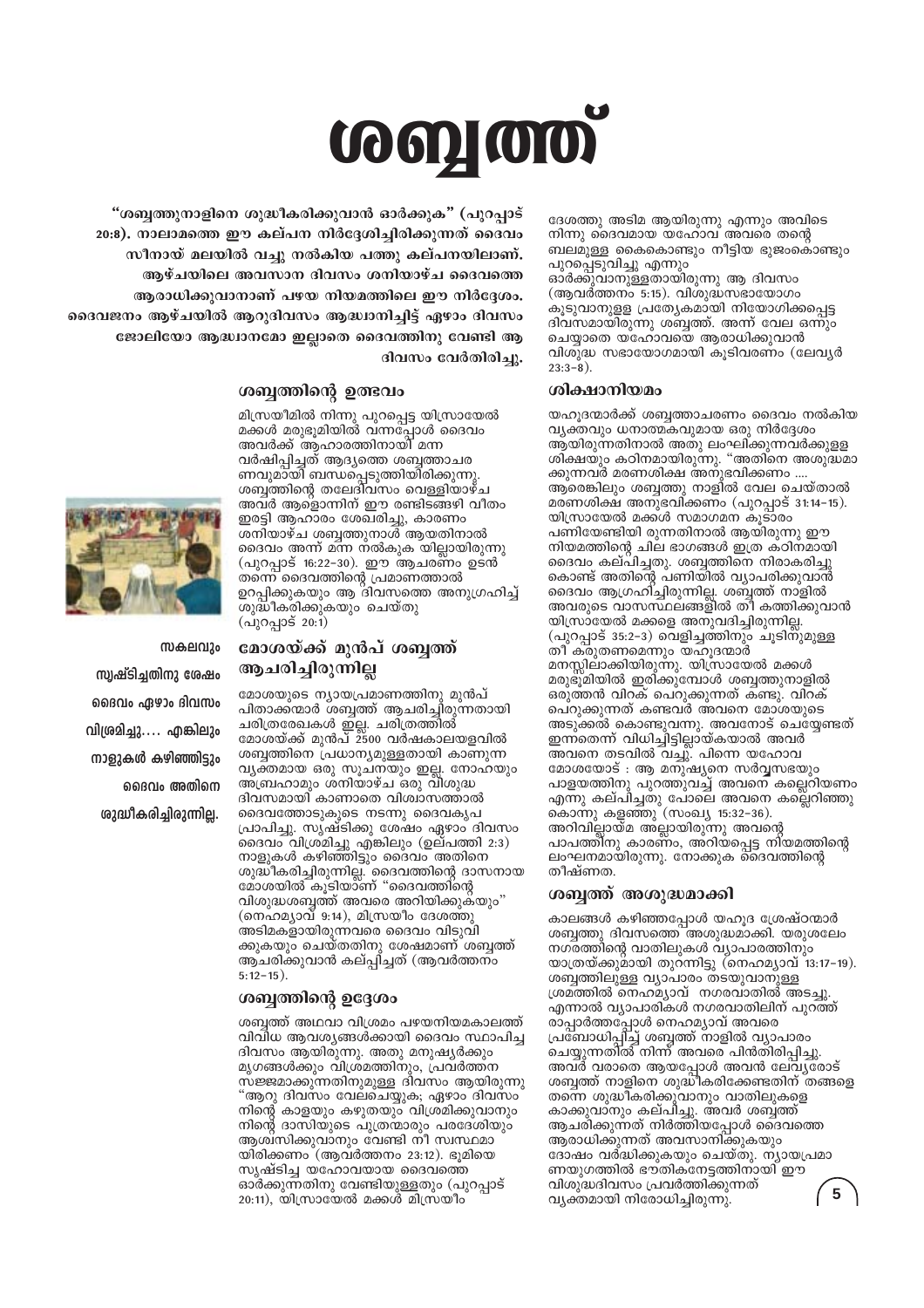സന്തോഷം, പുതുക്കം, കരുണ, അനുസരണം,ആരാധന എന്നിവയുടെ ആത്മാവാണ് ശബ്ബത്തിനുള്ളത്; അല്ലാതെ അടിമത്വത്തിന്റെതല്ല.

#### പഴയനിയമത്തിൽ ഉൾപെട്ടത്

ജീവനുള്ളതും പുതിയതുമായ പ്രമാണം പകരം വരുന്നതുവരെ ആയിരുന്നു ശബ്ദത്തിന്റെ പ്രമാണങ്ങൾക്ക് സാധുത ഉണ്ടായിരുന്നത്. അത് യിരെമ്യാവ് 31:31–32 ൽ പ്രവചിച്ചിരുന്നതു, എബ്രായർ 8:8-9, 13 വാകൃങ്ങളിൽ ആവർത്തിച്ചിരിക്കുന്നത് "ഞാൻ യിസ്രായേൽ ഗൃഹത്തോടും യഹൂദാഗൃഹത്തോടും പുതിയോരു നിയമം ചെയ്യുന്ന കാലം വരുമെന്ന് കർത്താവിന്റെ അരുളപ്പാട്. ഞാൻ അവരുടെ പിതാക്കന്മാരോട് ചെയ്ത നിയമം പോലെയല്ല .... ആദ്യത്തേതിനെ പഴയതാക്കിയിരിക്കുന്നു. എന്നാൽ പഴയതാകുന്നതും ജീർണ്ണിക്കുന്നതും എല്ലാം മാറിപ്പോകുവാൻ അടുത്തിരിക്കുന്നു.

#### ക്രിസ്തു നമ്മൾക്ക് സ്ഥസ്ഥത നൽകി

യേശുക്രിസ്തു വന്നതോടുകുടി പഴയനിയമത്തിന്റെ സാധുത മാറിപ്പോയി. ന്യായപ്രമാണം മോശെ മുഖാന്തിരം ലഭിച്ചു; കൃപയും സത്യവും യേശുക്രിസ്തു മുഖാന്തരം വന്നു. ( യോഹന്നാൻ 1: 17). ജനം ഇനി ന്യായപ്രമാണത്തിന്റെ നുകത്തിൻ കീഴിൽ ആയിരിക്കുന്നതിനു പകരം ആത്മാവിലുള്ള സ്വാതന്ത്ര്യത്തിലാണ്; "നിങ്ങൾ ന്യായപ്രമാ ണത്തിനല്ല കൃപയ്ക്കത്രേ അധീനരായി രിക്കുന്നത്.... (റോമർ 6:14). ന്യായപ്രമാ ണത്തിൻ കീഴിൽ യഹുദന്മാർ ജഡികമായ ആരാധനയും അനുഷ്ഠാനങ്ങളും നടത്തി പോന്നിരുന്നു. പുതിയനിയമത്തിൻ കീഴിൽ കൃപയാൽ യേശുക്രിസ്തുവിലുള്ള വിശ്വാസം മൂലം നിതീകരിക്കപ്പെടുന്നു. "എന്നാൽ ന്യായപ്രമാണത്തിന്റെ പ്രവർത്തിയിൽ ആശ്രയിക്കുന്ന എല്ലാവരും ശാപത്തിൻ കീഴാകുന്നു.... അതിൽ നിലനിൽക്കാത്തവൻ എല്ലാം ശപിക്കപ്പെട്ടവൻ.... ക്രിസ്തു നമു്ക്കുവേണ്ടി ശാപമായി തീർന്നു. ന്യായപ്രമാണത്തിന്റെ ശാപത്തിൽ നിന്ന് നമ്മെ വിലയ്ക്ക് വാങ്ങി(ഗലാതൃർ 3:10–13). ശബ്ബത്താ ചരണം പുതിയ നിയമത്തിൽ പുനഃസ്ഥാപി ച്ചിട്ടില്ലാത്തതിനാൽ (അ.പ്രവർത്തി 15:5, 24-29) ദൈവജനത്തിന് അതിന്റെ അടിമത്വത്തിൽ നിന്ന് സ്വതന്ത്രമായി ജീവിക്കാം.

#### ശബ്ബത് ക്രിസ്തു ആവർത്തിച്ച് പഠിപ്പിച്ചില്ല

ന്യായപ്രമാണത്തിലെ പലകല്പനകളും ആവർത്തിച്ച് അവതരിപ്പിച്ചപ്പോൾ ക്രിസ്തു, ശബത്താചരണത്തെക്കുറിച്ച് ഒരിടത്തും പഠിപ്പിച്ചില്ല (മർക്കൊസ് 10:19). ശബ്ബത്തിൽ അവന്റെ ശിഷ്യന്മാർ കതിർ പറിച്ച് തിന്നുന്ന തിന് പരീശന്മാർ അവനെ കുറ്റപ്പെടുത്തി. (മത്തായി 12:1). യേശു, ശബ്ബത്തിൽ സൗഖ്യമാക്കി നന്മ ചെയ്യുന്നത് വിഹിതം തന്നെ എന്നു പറഞ്ഞു (മത്തായി 12:9-14). കിടക്ക എടുത്തു നടക്കുവാൻ രോഗി ആയിരുന്ന ഒരുവനോട് യേശു കല്പിച്ചു (യോഹന്നാൻ 5: 8–11). ഈ കാര്യങ്ങളെല്ലാം യേശു ചെയ്തത് "മനുഷ്യൻ ശബ്ബനു വേണ്ടിയല്ല ശബ്ബത് മനുഷ്യൻ നിമിത്തമാണ് ഉണ്ടായതെ്ന്ന് പറഞ്ഞുകൊണ്ടായിരുന്നു (മർക്കൊസ് 2:27). ക്രിസ്തു, മദ്ധ്യസ്ഥനും ദൈവപുത്രനുമാകയാൽ ആ ദിവസത്തിന്റെ ആചരണം മാറ്റുവാനും വൃത്യാസപ്പെടു ത്തുവാനും അധികാരം ഉണ്ട്.

#### പഴയതിനോട് പറ്റി നില്ക്കുക

പല ആളുകളും ശബ്ബാത്താചരിക്കുന്നത് ഇന്നും പവിത്രമായി കാണുന്നുണ്ട്. തിരുവചനം വൃക്തമാക്കുന്നത് ദൈവത്തിന്റെ ജനം ആ നിയമത്തിന്റെ കീഴിൽ അല്ല എന്നാണ്. "ഇപ്പോഴോ ദൈവത്തെ അ്റിഞ്ഞും വിശേഷാൽ ദൈവം നിങ്ങളെ അറിഞ്ഞുമിരിക്കെ നിങ്ങൾ പിന്നെയും ബലഹീനവും ദരിദ്രവുമായ ആദിപാഠങ്ങളിലേക്ക് തിരിഞ്ഞ് അവയ്ക്ക് പുതുതായി അടിമപ്പെടുവാൻ ഇച്ഛിക്കുന്നത് <u>എങ്ങനെ നിങ്ങൾ ദിവസങ്ങളു</u>ം മാസങ്ങളും കാലങ്ങളും ആണ്ടുകളും പ്രമാണിക്കുന്നു' (ഗലാതൃര് 4:9-10). ദൈവത്തിന്റെ വചനം വീണ്ടും പഠിപ്പിക്കുന്നത് "ഭക്ഷണപാനങ്ങൾ സംബന്ധിച്ചോ, പെരുന്നാൾ,വാവ്,ശബ്ബത്ത് എന്നീ കാര്യത്തിലോ ആരും നിങ്ങളെ വിധിക്കരുത്. ഇവ വരുവാനിരിക്കുന്നവയുടെ നിഴലത്രേ (കൊലൊസ്സ്യർ 2:16-17).

#### ക്രിസ്തു നമ്മുടെ സ്വസ്ഥത

ധാർമ്മികമായ ഒന്നല്ല ശബ്ബത്ത്, പിന്നെയോ അത് അനുഷ്ഠാനപ്രമായ്താണ്. പുതിയ നിയമത്തിൽ നിന്ന് യാഗങ്ങൾ, ഉത്സവങ്ങൾ, സൗരഭ്യവാസന, ദൈവാലയ ആരാധന മുതലായവ ക്രിസ്തുവിന്റെ ശരീരയാഗത്താൽ നിവൃത്തി ആയതിനാൽ അവ മാറിപ്പോയി. ശബ്ദ്തിന്റെ അക്ഷരീകമായ അനുഷ്ഠാനം യേശുക്രിസ്തുവിൽ ലഭ്യമാകുന്ന ആത്മീക വിശ്രാമത്തിന്റെ നിഴൽ ആയിരുന്നു. ക്രിസ്തു ആകുന്നു നമ്മ്യടെ സ്വസ്ഥത; അവന്റെ സ്വസ്ഥത് ജഡിക ആരാധനയിലെ ഒരു ദിവസത്തെക്കാൾ വളരെ കവിയുന്നതാണ്. എബ്രായർ 4:1-11 വരെ വാകൃങ്ങൾ അത്ഭുത കരമായി പങ്കുവയ്ക്കുന്നത് ജഡിക പശ്ചാത്ത ലത്തിലുള്ള ദൈവീക ആരാധന അവസാനി പ്പിച്ച ജന്ത്തിന് വിശ്വാസ്ത്താൽ ലഭിക്കുന്ന യ്ഥാർത്ഥ സ്വസ്ഥതയാണ്. അക്ഷരീകമായ ശബ്ദത്ത് ആചരണം കൃപായുഗത്തിൽ ലഭി്ക്കുന്ന തേജസ്സേറിയതും നിതൃവുമായ സ്വസ്ഥതയുടെ നിഴ്ൽ ആയിരുന്നതിനാൽ ക്രിസ്തു, ജനത്തെ 'അദ്ധ്വാനക്കുന്നവരും ഭാരം ചുമക്കുന്നവരും ആയുള്ളോരേ എല്ലാവരും എന്റെ അടുക്കൽ വരുവിൻ ഞാൻ നിങ്ങളെ ആശിസിപ്പിക്കും" എന്ന് ആഹ്വാനം ചെയ്യുന്നു (മത്തായി  $11:28$ ).

#### യഥാർത്ഥ ശബ്ബത്ത് മനസ്സിന്റെ സ്ഥനമയാണ്

ദൈവത്തെ ആരാധിക്കുവാനായി ഒരു ദിവസത്തെ വിശുദ്ധമായി പരിഗണിക്കുമ്പോൾ എല്ലാ ദിവസവും വിശുദ്ധമായി ജീവിക്കു വാനുള്ള കഴിവ് ക്രിസ്തുവിൽ കൂടി ദൈവം ഒരുക്കും."നാം ആയുഷ്ക്കാലമൊക്കെയും ഭയം കൂടാതെ തിരുമുമ്പിൽ വിശുദ്ധിയിലും നീതിയിലും തന്നെ ആരാധിക്കുവാൻ നമുക്ക് കൃപ നൽകുമെന്ന്, അവൻ നമ്മുടെ പിതാവായ .<br>അബ്രഹാമിനോട് ചെയ്ത സതൃവും തന്റെ വിശുദ്ധ നിയമം ഓർത്തുകൊണ്ടും ആകുന്നു. (ലുക്കോസ് 1: 74-75).

പുതിയനിയമ കാലത്തിൽ യഥാർത്ഥ ക്രിസ്തീയ ശബ്ബത്ത് സമാധാനം, സ്വസ്ഥത, ആത്മീയ ആരാധന, ആഴചയിൽ എല്ലാ ദിവസവുമുള്ള വിശുദ്ധജീവിതം എന്നിവ ഉൾപ്പെടുന്നതാണ്. എല്ലാ ദിവസവും വിശുദ്ധവും, ക്രിസ്തുവിൽ കൂടി പാപത്തിൽ നിന്ന് പ്രാപിച്ച വിടുതലിനെ ഓർക്കുവാനും, ധ്യാനത്തിനും ഉള്ളതാണ്. ഈ ശബ്ദ്രത് അ്നുഭവത്തിനായിട്ട് ദൈവത്തിന് നന്ദി അർപ്പിക്കാം. - mws



ക്രിസ്തു ആകുന്നു നമ്മുടെ സ്വസ്ഥത, അവന്റെ സ്വസ്ഥത ജഡിക ആരാധനയുടെ ഒരു ദിവസത്തെക്കാൾ

വളരെ കവിയുന്നതാണ്.

6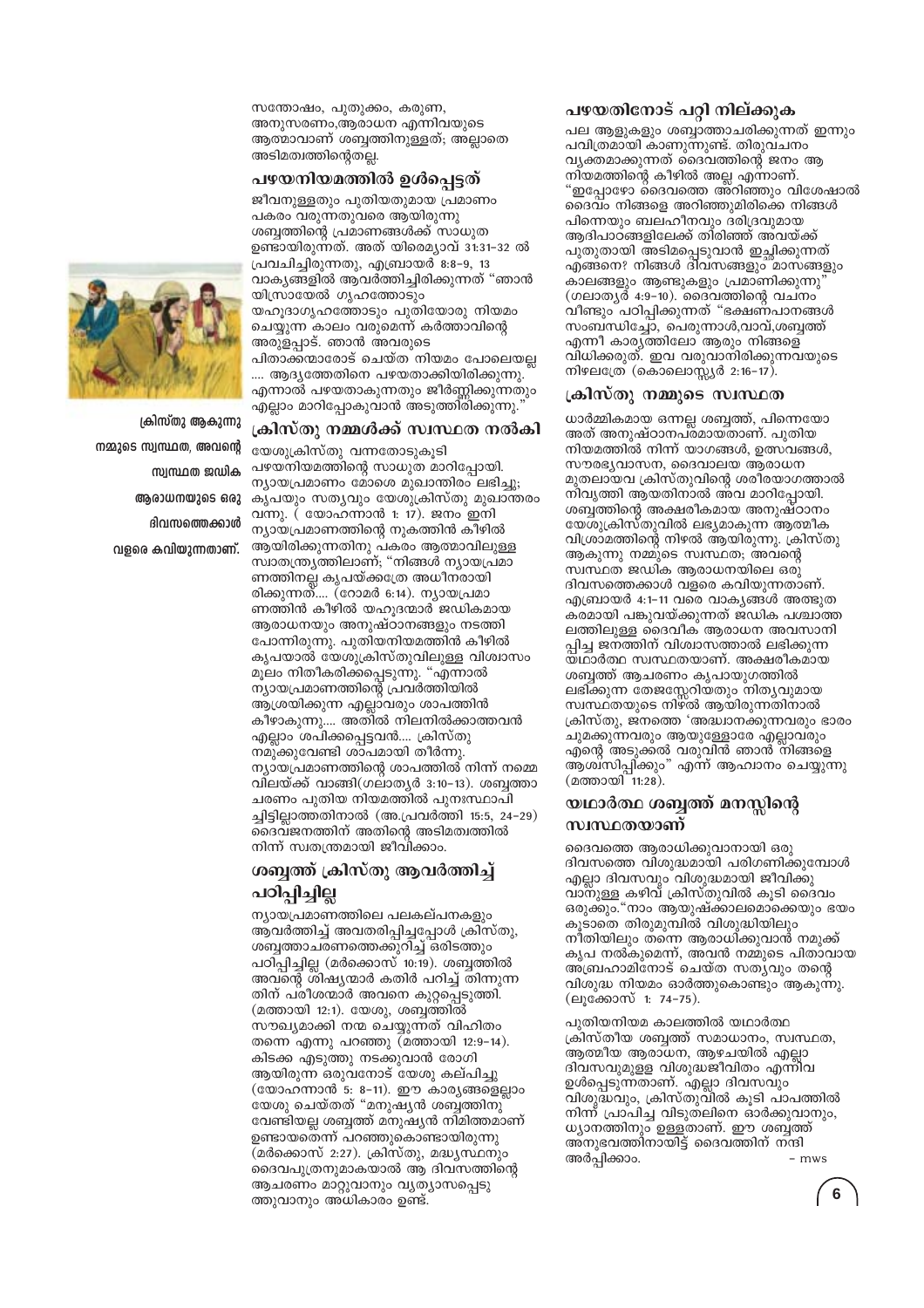#### ചോദ്വവും ൭ത്തരവും

#### തലമുറ തലമുറയായി ശബ്ബത്തിനെ <u>എല്ലാ കാലത്തും ആചരിക്കണം</u> എന്നു പറയുന്നത് എന്തുകൊണ്ടാണ്?

പുറപ്പാട് 31: 16-17 ൽ വായിക്കുന്നത് "ആകയാൽ യിസ്രാ യേൽ മക്കൾ തലമുറ തലമുറ യായി ശബ്ബത്തിനെ നിത്യമായി ആചരിക്കേണ്ടതിന് ശബ്ബത്തിനെ പ്രമാണിക്കേണം അത് എനിക്കും യിസ്രായേൽ മക്കൾക്കും മദ്ധ്യേ എന്നേയ്ക്കും ഒരു അടയാള മാകുന്നു. ."

ശബ്ബത്തിന്റെ പ്രമാണം ദൈവവും യിസ്രായേൽ രാഷ്ട്രവും തമ്മിൽ ഉണ്ടായിരുന്ന ഒരു അടയാളം ആയിരുന്നു. അത് അവരിൽ അധിഷ്ഠിതമായ ഒരു ദേശീയ നിയമം ആയിരുന്നു അത്. പരിച്ഛേദന, കാഴചയപ്പം, ലേവൃ പൗരോഹിത്യം എന്നിവപോലെ മാത്രം നിലനിൽക്കുന്നതുമായി രുന്നു. എന്നേക്കും എന്നത് നിത്യമായി ഉള്ളത് എന്ന അർത്ഥ ത്തിൽ അല്ല. പഴയനിയമത്തിലെ മറ്റ് അനുഷ്ഠാനങ്ങൾ പോലെ ശബ്ബത്ത് നിയമവും ആചരിച്ചു പോന്നത് പുതിയതായി പകരമുള്ള നിയമം വരുന്ന സമയത്തേയ്ക്കു മാത്രം ആയിരുന്നു. നിഴലായതിന് പ്രാബല്യമുള്ളത് പൊരുളായത് വരുന്നത് വരെ മാത്രമാണ്. നമ്മുടെ നിത്യവും തുടർമാന വുമായ ശബ്ബത്ത് യേശുക്രിസ്തു വിൽ നിവൃത്തിയായി. യഹൂദ നെയും യവനനെയും വേർതിരി ക്കുന്ന നിയമം ക്രുശിൽ നീക്കി കളഞ്ഞു (എഫേസ്യർ 2:11-18).

#### ഞായറാഴ്ചകളിൽ ജോലി ചെയ്യുന്നത് **തെറാണോ?**

ഒരു ജോലിയും ചെയ്യുവാൻ അനുവദിക്കാത്ത ശബ്ബത്ത് നിയമത്തിന്റെ കീഴിൽ അല്ല നാം. പരമ്പരാഗതമായി

ക്രിസ്ത്യാനികൾ ഞായറാഴ്ച കളിൽ ആരാധിക്കു ന്നതിനാൽ ശബ്ദത്തിന്റെ നിയമ ങ്ങൾ പുതിയ ഉടമ്പടിയ്ക്കു കീഴിലുള്ള ഞായറാ ഴ്ചകളിലേക്ക് പകർത്തേണ്ടതില്ല.

അതുമായി ബന്ധപ്പെടുത്തി പറഞ്ഞിരിക്കുന്നത് "ന്യായപ്ര മാണം ക്രിസ്തുവിന്റെ അടുക്ക ലേക്ക് നടത്തുവാൻ നമുക്ക് ശിശുപാലകനായി ഭവിച്ചു എന്നാണ്" (ഗലാതൃർ 3: 24-25). നാം ഇപ്പോൾ ശിശുപാലകന്റെ കീഴിൽ അല്ല എങ്കിലും ശിശുപാ ലകന്റെ നിയമം മറക്കുന്നതു വിഡ്ഢിത്തമാണ്. ആഴ്ചതോറും അദ്ധ്വാനിച്ച ശേഷം മൃഗങ്ങൾക്കും മനുഷ്യർക്കും ഉന്മേഷത്തിനും വിശ്രമത്തിനുമുള്ള ദിവസമാണ് ശബ്ബത്ത്. ഞായറാഴ്ചകളിൽ അലെങ്കിലും പ്രായോഗിക വിശ്രമം വേണം എന്നുള്ളതാണ് പ്രധാനം. വിശ്രമം ആവശ്യവും അത് ജനത്തെ വിവിധനിലയിൽ പ്രവർത്തിക്കുവാനും ഞായറാഴ്ച കളിൽ ആരാധനയിൽ കൂടുതൽ ശ്രദ്ധിക്കുവാനും കഴിയും.

ദൈവജനങ്ങൾ പലപ്പോഴും അവരുടെ "സ്വതന്ത്ര്യം ജഡത്തിന് അവസരമാക്കുകയാണ് ചെയ്യുന്നത്" (ഗലാ. 5: 13). അങ്ങനെ ഞായറാഴ്ചകളെ മറ്റു ദിവസങ്ങൾക്ക് സമമാക്കുന്നു. ഞായറാഴ്ച ആരാധനകളിൽ തിടുക്കത്തോടെ പേരിനുവേണ്ടി അല്പസമയം സംബന്ധിക്കുകയും മറ്റ് ജീവനകാര്യങ്ങൾക്കായി ഓടുകയും ചെയ്യുന്നു.

ദൈവത്തിന്റെ വിശുദ്ധന്മാർ വ്യാപാര ആവശ്യങ്ങൾക്കായി ഏറ്റവും പ്രധാനമായ കാര്യം ലംഘിക്കുന്നതിന് പകരം മറ്റ് വിശുദ്ധന്മാരുമായി ദൈവത്തെ ആരാധിക്കുന്നതിനുള്ള സമയം മാറ്റിവയ്ക്കണം. നാം ശബ്ബത്ത് അനുഷ്ഠിക്കുന്നവർ അല്ലായ് കയാൽ ശബ്ബത്ത് നിയമത്തിന് അടിമപ്പെട്ടുപോകുവാൻ ഇടയാകാതെ ബാഹ്യമായ പ്രവർത്തികൾ എല്ലാം മാറ്റിവച്ച് ആത്മാവിന്റെ സ്വാതന്ത്ര്യവും ജ്ഞാനവും ഉൾക്കൊണ്ട് വിശേഷമായ ആരാധന ദിവസത്തിൽ വ്യാപൃത രാകുവാനുള്ള അടിസ്ഥാനമാണ് ഉളളത്

 $-$  mws

## മോരയുടെ ശബ്ബത്ത് – ക്രിസ്തീയ ശബ്ബത്ത്

| അനുഷ്ഠാനപരം                                     | ആത്മീകം                                                               |  |  |
|-------------------------------------------------|-----------------------------------------------------------------------|--|--|
| ശരീരത്തിനു വിശ്രമം                              | പ്രാണനു വിശ്രമം                                                       |  |  |
| ഏഴാം ദിവസം വിശുദ്ധം ആയിരിക്കണം                  | എല്ലാ ദിവസവും വിശുദ്ധം                                                |  |  |
| <u>മനുഷ്വപ്രയത്നം ദിവസം</u><br>അശുദ്ധമാക്കുന്നു | മനുഷ്വപ്രയത്നം ദിവസം വിശുദ്ധമോ<br>അശുദ്ധമോ ആക്കുന്നില്ല.              |  |  |
| പ്രയത്നങ്ങളിൽ നിന്ന് ഒഴിഞ്ഞിരിക്കുക             | പാപപ്രവർത്തിയിൽ നിന്ന് ഒഴിഞ്ഞിരിക്കുക                                 |  |  |
| ശബ്ദത്തിൽ വേല ചെയ്താൽ മരണശിക്ഷ                  | പാപം ചെയ്താൽ പ്രാണന്റെ സ്വസ്ഥത<br>നഷ്ടമായി ആത്മീക മരണം സംഭവിക്കുന്നു. |  |  |
| താല്ക്കാലിക അനുഗ്രഹം                            | ആത്മീക അനുഗ്രഹം                                                       |  |  |
| നിഴലും പ്രതീകവും                                | നിവ്വത്തി                                                             |  |  |